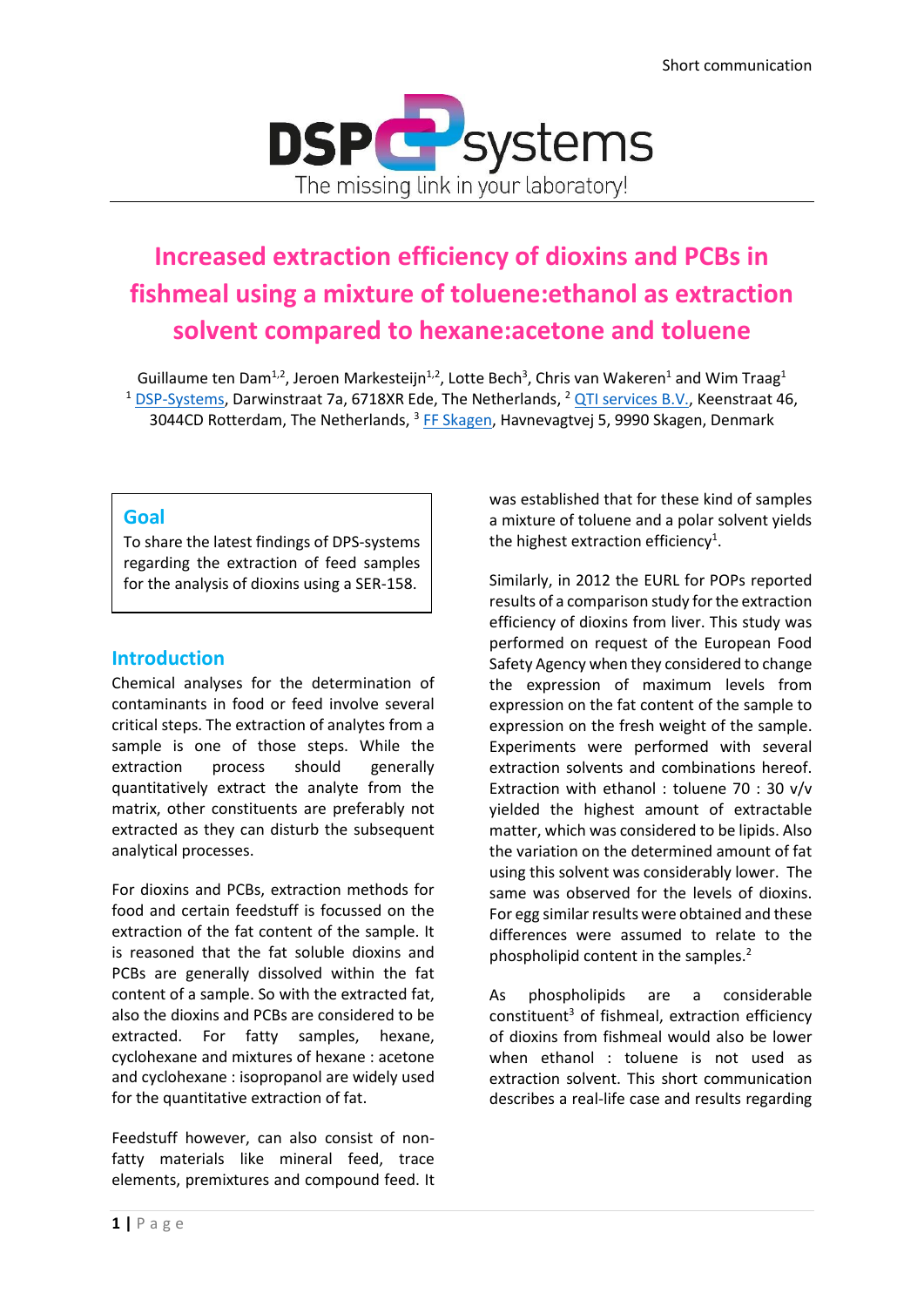





1 - IMMERSION The sample is immersed in boiling solvent for an effective defatting action.

2 - REMOVING The level of solvent is automatically lowered below the extraction thimble. Part of the solvent is collected in the recovery tank, the rest continue to flow through the sample.

3 - WASHING The condensed solvent flows over the sample and through the thimble to complete the extraction process.

**4 - RECOVERY** More than 90% of the solvent is recovered in the internal recovery tank.

 $5 - COOLING$ The heaters are switchedoff and the glass cups containing the extracts are automatically lifted to prevent extracted

Figure 1 Illustration of the automated extraction sequence using a SER 158 from Velp

the extraction efficiency of dioxins form fishmeal.

In 2021 a sample fish meal was analysed by QTI Services B.V. which was commissioned by FF Skagen, a fishmeal producer. Results delivered by QTI Services B.V deviated from the expected values determined by FF Skagen. The expected values were based on historical results from fish meal supplied by the specific producer.

As for this difference the sample was reanalysed to obtain the same result and the discussion shifted towards the method used by QTI Services B.V. and the in-house method of FF Skagen. Both laboratories used almost the same methods, e.g. automated Soxhlet with a SER-158, followed by automated purification using a Miura GO-eHT and measurement with GC-HRMS. However, at FF Skagen extraction was performed with hexane : acetone while at QTI Services B.V. ethanol : toluene 70 : 30 v/v was used. Based on this observation an experiment was started to replicate the observation. The experiment and results are described below.

## **Experimental**

A fish meal sample was obtained from FF Skagen for analysis. Additionally, the sole additive, an antioxidant, was send and analysed as well. Analysis was performed at [QTI Services B.V.](https://qti-services.com/) which holds an ISO 17025:2017 accreditation for the analysis of dioxins an PCBs under registration no. [L678.](https://www.rva.nl/en/alle-geaccrediteerden/l678/) The accredited method involves extraction of 5 gram fish meal with ethanol : toluene 70 : 30 v/v using a [SER-158](https://www.dspsystems.eu/extraction-systems/) (Velp) applying a automated Twisselman and Soxhlet method (figure 1). The residual oil and solvent is evaporated till dryness and reconstituted in 10 ml hexane. The hexane extract is automatically purified on a [GO-eHT](https://www.dspsystems.eu/wp-content/uploads/2019/12/Brochure-DSP-GO-EHT.pdf) consisting of four columns containing silver nitrate dispersed in silica, sulfuric acid impregnated silica, carbon and alumina. The automated purification results in two fraction containing 1; Dioxins and non-ortho PCBs and 2; mono-ortho PCBs and non-dioxin-like PCBs each in 1.5 ml toluene. Both fractions are concentrated till dryness and reconstituted in 40 µl injection [standard](https://www.dspsystems.eu/wp-content/uploads/2018/03/Dioxin-and-Furan-Method-Standards-Standard-Mixtures-and-Reference-Materials.pdf) solution containing (1,2,3,4-TCDD in dodecane (Cambridge Isotope Laboratories)). [Internal standards](https://www.dspsystems.eu/wp-content/uploads/2018/03/Dioxin-and-Furan-Method-Standards-Standard-Mixtures-and-Reference-Materials.pdf) (Cambridge Isotope Laboratories) for recovery correction are added before extraction and incubated for 1 hour. Both extracts are analysed with a GC-HRMS from Thermo Scientific.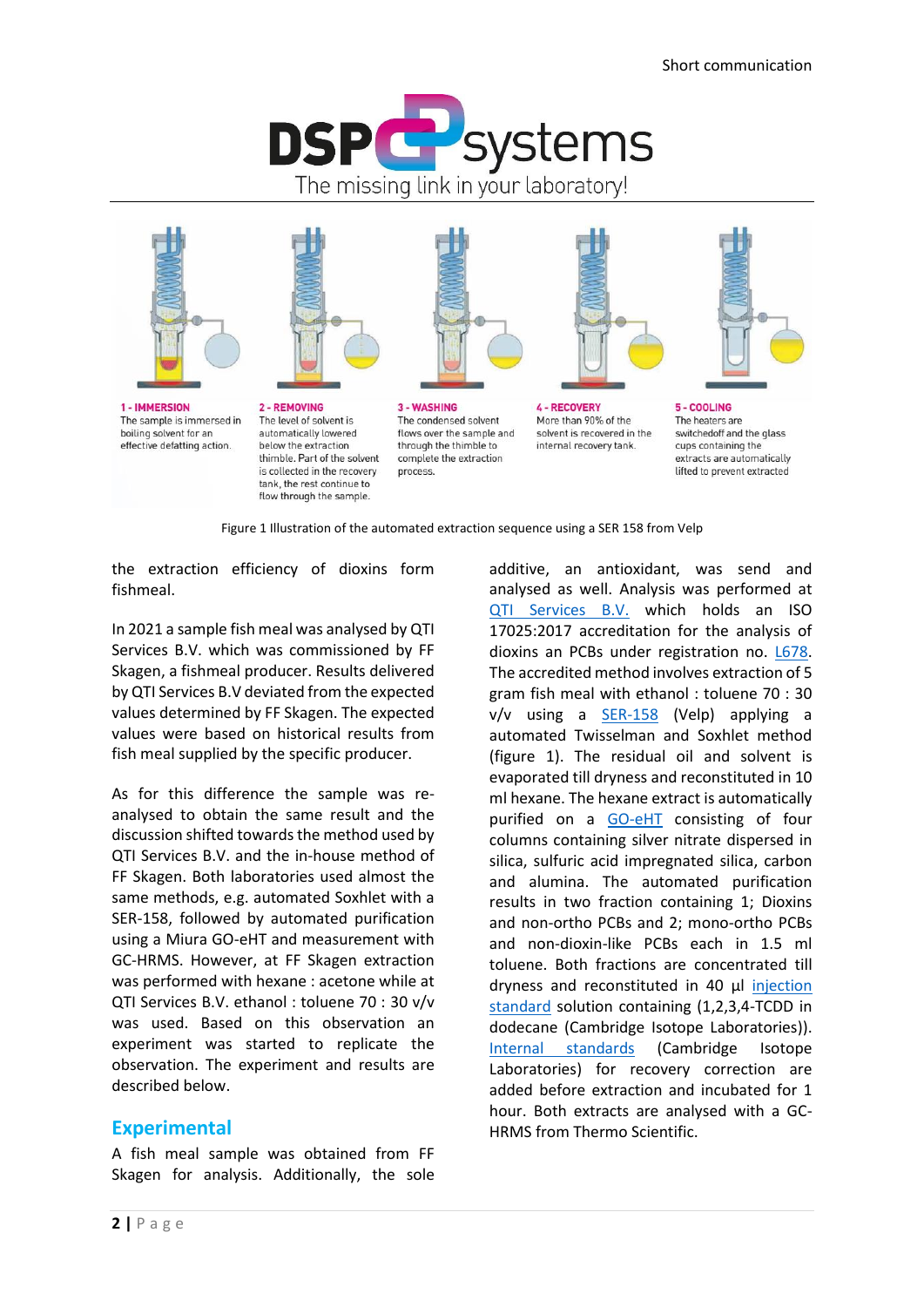

To determine the extraction efficiencies between 1; ethanol : toluene 30 / 70 v/v, 2; hexane : acetone 88 / 12 v/v and 3; toluene three experiments were performed. For the third experiment another sample fish meal was used as the initial sample was used up for the first two experiments.

Experiment 1; The sample fish meal was extracted according the accredited method to obtain extract 1.1. After extraction internal standards were added again to the residual sample. The sample was extracted once again according the accredited method to obtain extract 1.2.

Experiment 2; The sample fish meal was extracted according the accredited method accept for extraction solvent. The extraction solvent was changed to hexane : acetone 88 : 12 v/v to obtain extract 2.1. After extraction internal standards were added again to the residual sample. The sample was extracted once again, but this time completely according the accredited method to obtain extract 2.2.

Experiment 3; Another sample fish meal was extracted according the accredited method accept for extraction solvent. The extraction solvent was changed to toluene to obtain extract 3.1. The sample was extracted once again, but this time completely according the accredited method to obtain extract 3.2.

In all six residues the mass of the residue was determined gravimetrically and further analysed according the accredited method. The triglyceride content was also determined according NEN-EN-ISO 660:2021<sup>4</sup>.

Additionally, FF Skagen analysed 23 samples fish meal, a sample citrus pulp and their control sample.

## **Results and discussion**

Results for the three initial extractions were varying and results of dioxins differed more



Figure 2 Pictures of the extract during the extraction process; top after adding solvent, middle after Twisselman and Soxhlet extraction and bottom after evaporation of the solvent. From left to right twice hexane : acetone and twice toluene ethanol.

then the results of the gravimetrical determination of the extracted residues (table 1 and 2). The appearance of the extracted matter also differed (fig. 2). After initial extraction with hexane : acetone and toluene the secondary extraction with toluene : ethanol yielded in both cases a substantial amount of additional residues. Additionally, the secondary extraction with ethanol : toluene yielded also a considerable amount of dioxins in experiment 1 and 3.

The results of the analysis triglyceride content was 9.7%. As the total residue content was 24%, 14 % of the extracted matter is unaccounted for. With the hexane : acetone and toluene extractions the total residue contents were 11% and 12%. The total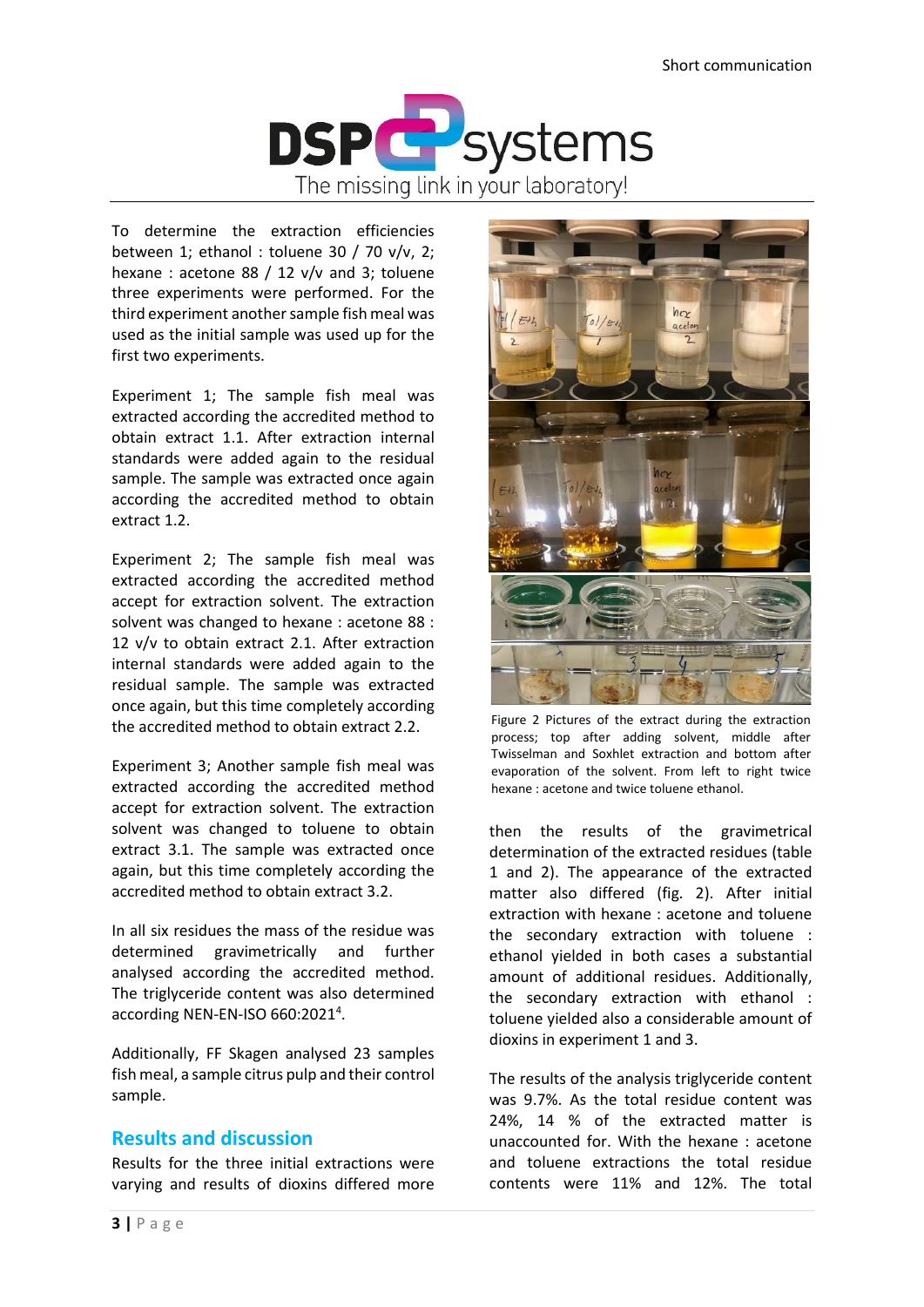

triglyceride content was not analysed in these samples.

The experiments with toluene : ethanol and hexane : acetone were repeated by FF Skagen for 23 samples fish meal (table 3). Differences in results varied by sample from slightly lower till over 50% higher using toluene : ethanol. A higher yield was also observed for the control sample and the sample citrus pulp.

These results support the suggestion by the EURL for POPs regarding extraction efficiencies of dioxins in materials containing considerable amounts of phospholipids.<sup>2</sup> For such samples method Smedes<sup>5</sup> is generally considered as an exhaustive extraction. The described method in this publication using a combined Twisselman and Soxhlet extraction was not compared to method Smedes.

Although the analysis of Dioxins has a strong historical background, challenges to obtain

accurate results are still current. This is shown with the results presented in this publication. More specific, the difficulty of extracting the total lipid content from fish, and thus the total amount Dioxins, was also demonstrated in 2020 studied by Haedrich et al. $<sup>6</sup>$  (fig. 1).</sup>

In conclusion, extraction efficiencies vary depending on the applied methods and method parameters. This depends on the sample type as well and for fish meals studied it was demonstrated that the residual content after extraction is not directly proportional to the determined total amount of Dioxins.

# **Acknowledgements**

DSP-systems would like to express its gratitude to [QTI Services B.V.](https://qti-services.com/) and [FF Skagen](https://ffskagen.dk/) for sharing their valuable results, knowledge and cooperation.



Figure 3 Lipid extraction profles (in duplicate) from applying the modifed Smedes extraction (MSE, this work) under withinlab reproducibility conditions for chicken eggs, fsh meat (brown trout), bovine liver, bovine meat (beef neck) and cow's whole milk. Amounts are given in % of total extracted lipids. (Illustration by Haedrich et al. 2020<sup>4</sup>)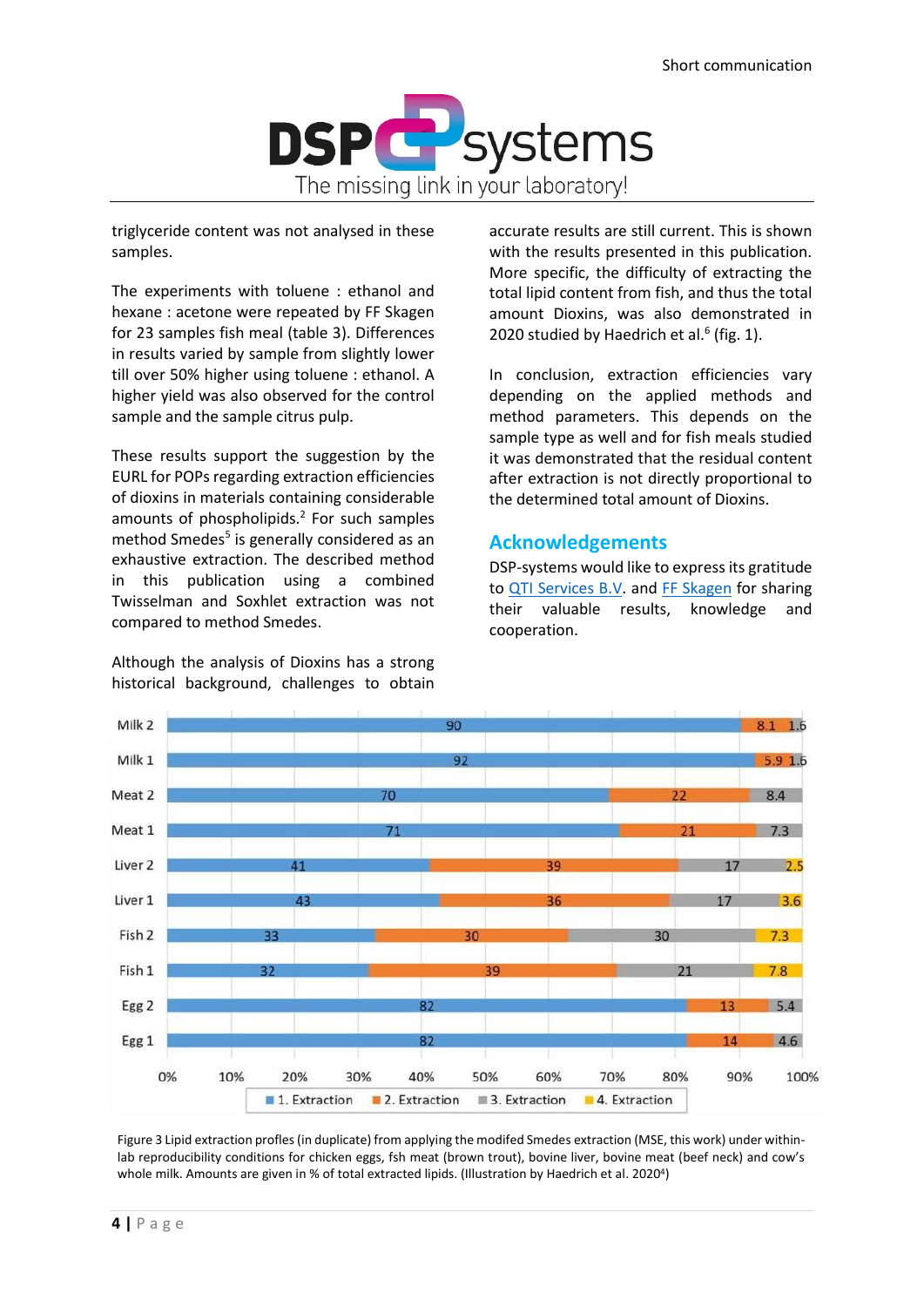

## **References**

1 Community Reference Laboratory for Dioxins and PCBs in Feed and Food (EURL POPs). Determination of dioxins in mineral feed, trace elements, premixtures and compound feed: Recommendation for extraction procedures

2 Kotz A et al., Comparison of extraction methods for determination of PCDD/Fs, PCBs and lipids in food of animal origin and consequences for control of maximum limits, Vol. 74, 2012, Organohalogen Compounds, page 160-163

3 https://www.globalseafood.org/advocate/alook-at-phospholipids-in-aquafeeds/

4 NEN-EN-ISO 660:2021, Animal and vegetable fats and oils - Determination of acid value and acidity

5 Smedes F, Determination of total lipid using non-chlorinated solvents., 1999, Analyst 124:1711–1718

6 Haedrich et al., Rapid extraction of total lipids and lipophilic, POPs from all EU-regulated foods of animal origin: Smedes' method revisited and enhanced, 32:118, 2020, Environ Sci Eur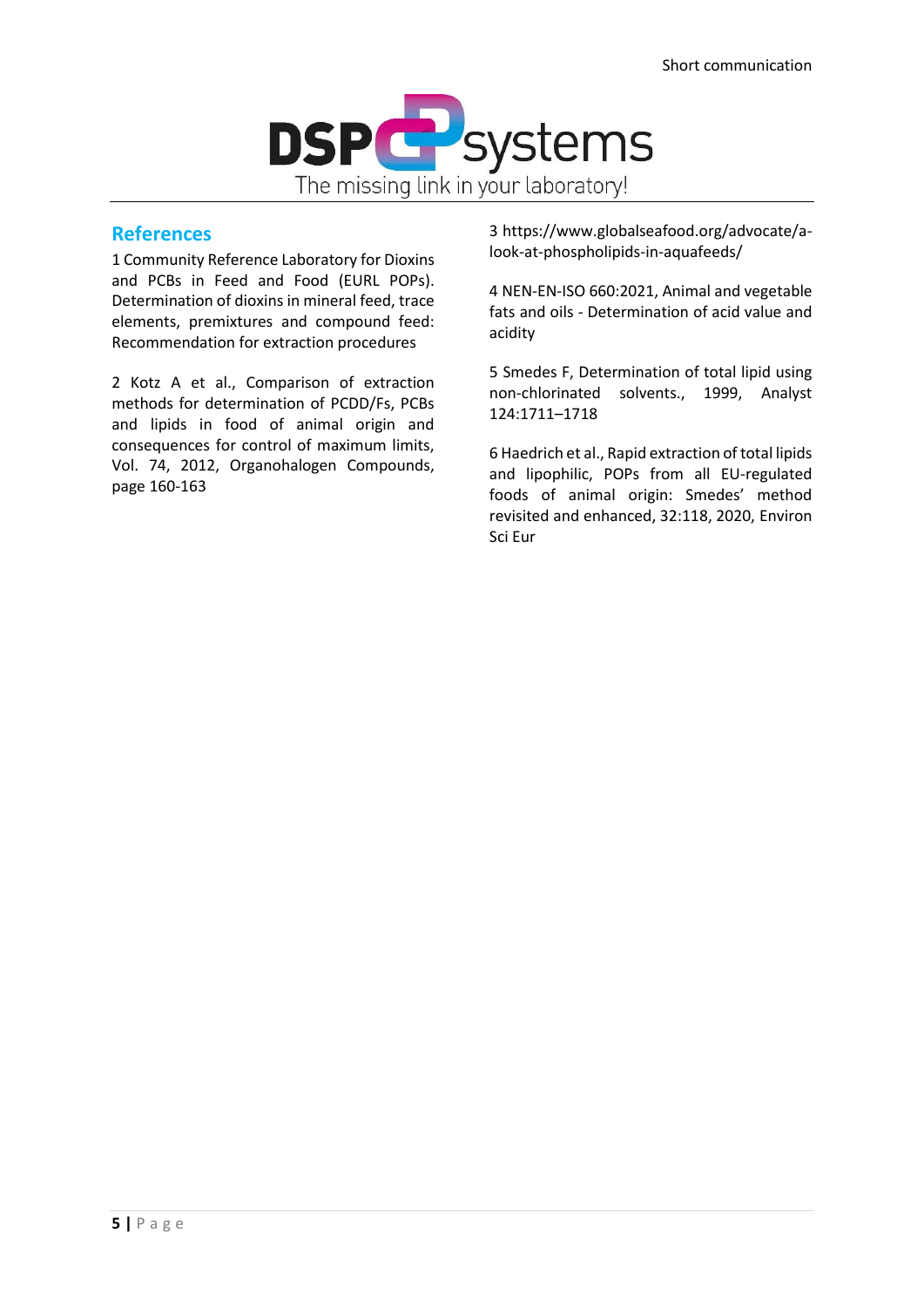

## Table 1a Results of the analysis of Dioxins, extractable content and triglyceride content

|                                                   |                   | Subsample 1        | Subsample 2        |                         | Subsample 3        |                     | Sub-<br>sample 4                  | Anti-<br>oxidant   |
|---------------------------------------------------|-------------------|--------------------|--------------------|-------------------------|--------------------|---------------------|-----------------------------------|--------------------|
| Extraction nr.                                    | 1                 | $\overline{2}$     | 1                  | $\overline{2}$          | 1                  | $\overline{2}$      |                                   |                    |
| Solvent                                           | Hexane<br>Acetone | Ethanol<br>Toluene | Ethanol<br>Toluene | Ethanol<br>Toluene      | Toluene            | Ethanol<br>Toluene  | NEN-EN-<br><b>ISO</b><br>660:2021 | Ethanol<br>Toluene |
|                                                   |                   |                    |                    |                         |                    |                     |                                   |                    |
| residue                                           | 0,537g<br>(11%)   | 0,51g<br>(10%)     | 1,19g<br>(24%)     | $0,015$ g<br>$(0, 3\%)$ | $0,581$ g<br>(12%) | $0,285$ g<br>(5,7%) |                                   |                    |
| Triglyceride<br>content                           |                   |                    |                    |                         |                    |                     | 9.7%                              |                    |
|                                                   |                   |                    |                    |                         |                    |                     |                                   |                    |
| PCDD/F pg TEQ/g<br><b>WHO2005</b><br>(lowerbound) | 1,13              | 0,44               | 1,50               | 0,02                    | 1,25               | 0,12                |                                   | 0,02               |
|                                                   |                   |                    |                    |                         |                    |                     |                                   |                    |
| Unit                                              | ng/kg             | ng/kg              | ng/kg              | ng/kg                   | ng/kg              | ng/kg               | ng/kg                             | ng/kg              |
| 2,3,7,8-TCDD                                      | 0,05              | 0,06               | 0,11               | < 0,025                 | 0,08               | < 0,025             |                                   | < 0,025            |
| 1,2,3,7,8-PeCDD                                   | 0,19              | 0,05               | 0,27               | < 0,025                 | 0,21               | < 0.025             |                                   | < 0,025            |
| 1,2,3,4,7,8-HxCDD                                 | < 0,05            | < 0,05             | < 0,05             | < 0,05                  | < 0,05             | < 0,05              |                                   | < 0,05             |
| 1,2,3,6,7,8-HxCDD                                 | 0,18              | < 0,05             | 0,17               | < 0,05                  | 0,20               | < 0,05              |                                   | < 0,05             |
| 1,2,3,7,8,9-HxCDD                                 | < 0,05            | < 0,05             | < 0,05             | < 0,05                  | < 0,05             | < 0,05              |                                   | < 0,05             |
| 1, 2, 3, 4, 6, 7, 8-<br>HpCDD                     | < 0, 10           | < 0, 10            | < 0, 10            | < 0, 10                 | < 0, 10            | < 0, 10             |                                   | $<$ 0,10           |
| OCDD                                              | < 0, 20           | < 0, 20            | < 0, 20            | < 0, 20                 | < 0, 20            | < 0, 20             |                                   | 0,85               |
| 2,3,7,8-TCDF                                      | 2,3               | 2                  | 3,9                | 0,19                    | 2,6                | 0,50                |                                   | 0,19               |
| 1,2,3,7,8-PeCDF                                   | 0,3               | 0,25               | 0,51               | < 0,05                  | 0,38               | 0,08                |                                   | < 0,05             |
| 2,3,4,7,8-PeCDF                                   | 2,0               | 0,41               | 2,2                | < 0,05                  | 2,1                | 0,22                | $\overline{\phantom{a}}$          | < 0,05             |
| 1,2,3,4,7,8-HxCDF                                 | 0,07              | < 0,05             | 0,09               | < 0,05                  | 0,11               | < 0,05              |                                   | < 0,05             |
| 1,2,3,6,7,8-HxCDF                                 | 0,12              | < 0,05             | 0,12               | < 0,05                  | 0,12               | < 0,05              |                                   | $0,05$             |
| 2,3,4,6,7,8-HxCDF                                 | 0,13              | < 0,05             | 0,15               | < 0,05                  | 0,16               | < 0.05              |                                   | < 0.05             |
| 1,2,3,7,8,9-HxCDF                                 | < 0,05            | < 0, 05            | < 0,05             | < 0,05                  | < 0,05             | < 0,05              | $\overline{\phantom{a}}$          | < 0,05             |
| 1, 2, 3, 4, 6, 7, 8-<br>HpCDF                     | < 0, 10           | < 0, 10            | 0,11               | < 0, 10                 | 0,11               | < 0, 10             | ۰                                 | < 0, 10            |
| 1, 2, 3, 4, 7, 8, 9-<br>HpCDF                     | < 0, 10           | < 0, 10            | < 0, 10            | < 0, 10                 | < 0, 10            | < 0, 10             |                                   | < 0, 1             |
| OCDF                                              | < 0, 20           | < 0, 20            | < 0, 20            | < 0, 20                 | < 0, 20            | < 0, 20             | ÷                                 | < 0, 20            |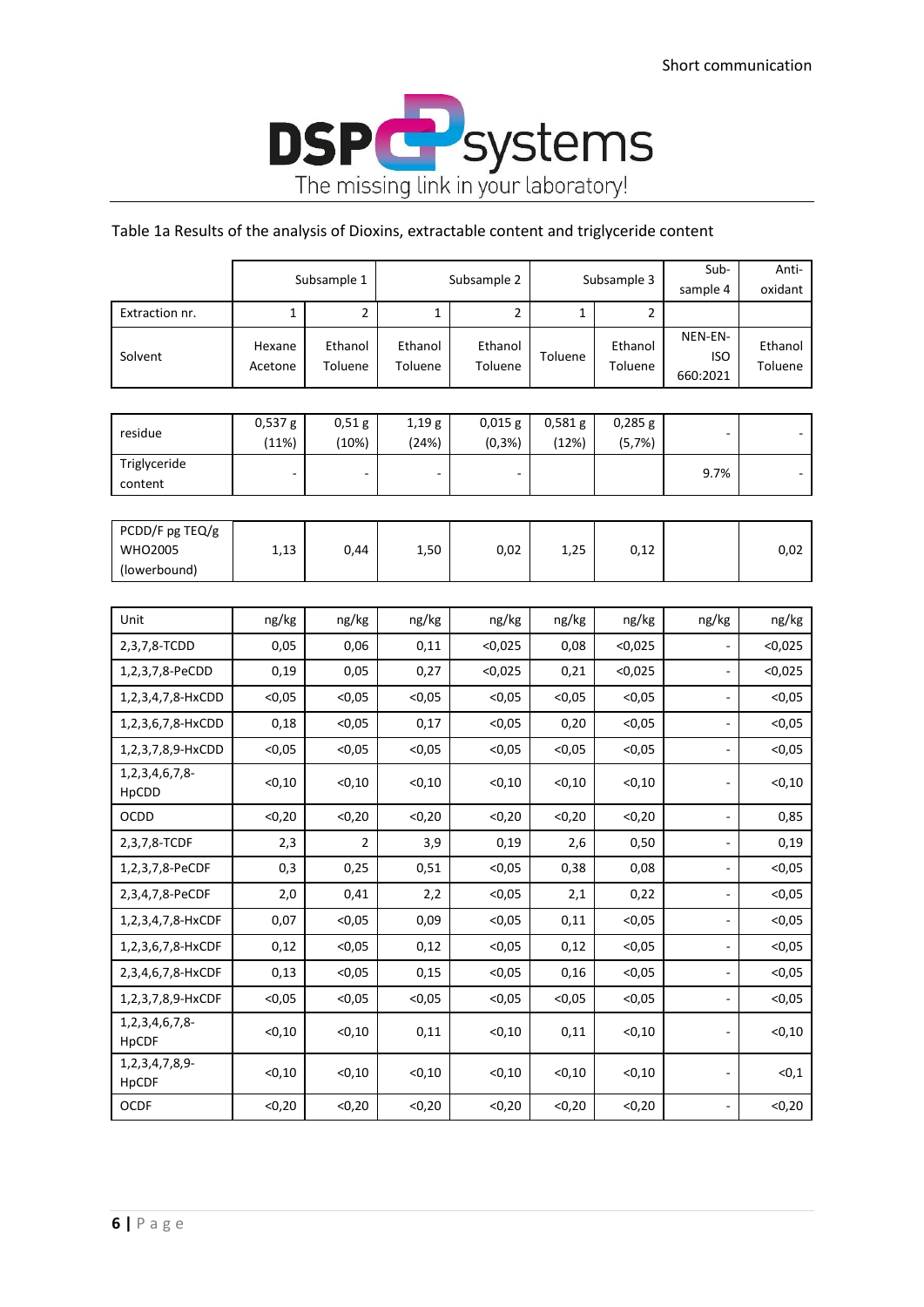

## Table 1b Results of the analysis of PCBs

|                |                   | Subsample 1        | Subsample 2        |                    | Subsample 3  |                    | Sub-<br>sample 4         | Anti-<br>oxidant         |
|----------------|-------------------|--------------------|--------------------|--------------------|--------------|--------------------|--------------------------|--------------------------|
| Extraction nr. | $\mathbf{1}$      | $\overline{2}$     | $\mathbf{1}$       | $\overline{2}$     | $\mathbf{1}$ | $\overline{2}$     |                          |                          |
| Solvent        | Hexane<br>Acetone | Ethanol<br>Toluene | Ethanol<br>Toluene | Ethanol<br>Toluene | Toluene      | Ethanol<br>Toluene | Ethanol<br>Toluene       | Ethanol<br>Toluene       |
| <b>PCB 77</b>  | 32                | 4,1                | 33                 | $2$                | 35           | 2,6                |                          |                          |
| <b>PCB 81</b>  | $2$               | $2$                | $2$                | $2$                | $2$          | $2$                | $\overline{\phantom{0}}$ | $\overline{\phantom{a}}$ |
| <b>PCB 126</b> | 9,2               | 0,82               | 10                 | < 0, 5             | 12           | < 0, 5             | $\overline{\phantom{0}}$ | $\overline{\phantom{a}}$ |
| <b>PCB 169</b> | 2,4               | $2$                | 2,4                | $2$                | 2,5          | $2$                | ۰                        |                          |
| <b>PCB 105</b> | 903               | 109                | 1051               | 17                 | 936          | 59                 | ٠                        |                          |
| <b>PCB 114</b> | 47                | < 10               | 44                 | < 10               | 44           | < 10               | ÷                        |                          |
| <b>PCB 118</b> | 2217              | 234                | 2378               | 42                 | 2184         | 109                | ۰                        | $\overline{\phantom{a}}$ |
| <b>PCB 123</b> | 43                | < 10               | 29                 | < 10               | 31           | < 10               | $\overline{\phantom{a}}$ | $\blacksquare$           |
| <b>PCB 156</b> | 264               | 26                 | 248                | < 10               | 249          | 14                 | ٠                        |                          |
| <b>PCB 157</b> | 67                | < 10               | 68                 | < 10               | 68           | < 10               | ٠                        | $\overline{\phantom{a}}$ |
| <b>PCB 167</b> | 114               | 11                 | 114                | < 10               | 102          | < 10               |                          |                          |
| <b>PCB 189</b> | 16                | < 10               | 17                 | < 10               | 17           | < 10               | $\overline{\phantom{0}}$ | $\sim$                   |
| Unit           | µg/kg             | ug/kg              | ug/kg              | µg/kg              | µg/kg        | µg/kg              | ÷,                       | $\overline{\phantom{a}}$ |
| <b>PCB 28</b>  | 0,24              | < 0.05             | 0,23               | < 0.05             | 0,26         | < 0.05             | $\overline{\phantom{0}}$ |                          |
| <b>PCB 52</b>  | 0,6               | 0,07               | 0,65               | < 0,05             | 0,63         | < 0,05             | ۰                        | $\sim$                   |
| <b>PCB 101</b> | 2,1               | 0,23               | 2,2                | < 0,05             | 2,0          | 0,11               | ۰                        | $\overline{\phantom{a}}$ |
| <b>PCB 138</b> | 3                 | 0,34               | 2,9                | 0,06               | 2,8          | 0,16               | ÷                        | $\sim$                   |
| <b>PCB 153</b> | 3,5               | 0,36               | 3,6                | 0,07               | 3,4          | 0,18               | $\overline{\phantom{a}}$ | $\overline{\phantom{a}}$ |
| <b>PCB 180</b> | 0,82              | 0,09               | 0,87               | < 0,05             | 0,83         | < 0,05             | $\overline{\phantom{0}}$ |                          |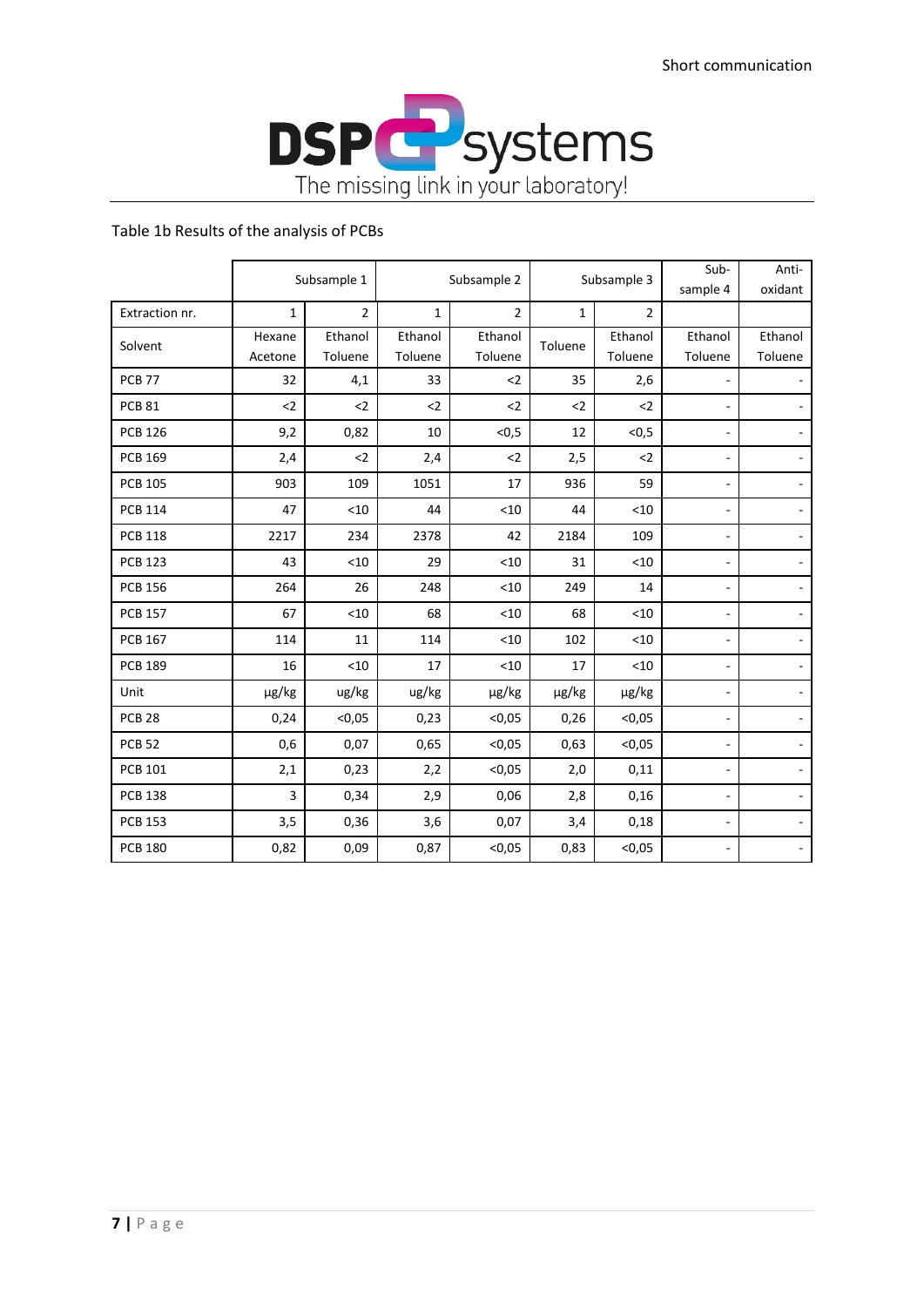

## Table 2 Recovery the internal standards of the analysis of Dioxins and PCBs

|                       | Subsample 1              |                          | Subsample 2    |                          | Subsample 3              |                          | Antooxidant              |
|-----------------------|--------------------------|--------------------------|----------------|--------------------------|--------------------------|--------------------------|--------------------------|
| Extraction nr.        | $\mathbf{1}$             | 2                        | 1              | 2                        | 1                        | 2                        | 1                        |
| Solvent               | Hexane                   | Ethanol                  | Ethanol        | Hexane                   | Toluene                  | Ethanol                  | Ethanol                  |
|                       | Acetone                  | Toluene                  | Toluene        | Acetone                  |                          | Toluene                  | Toluene                  |
| 13C Internal standard | $\%$                     | $\%$                     | $\%$           | $\%$                     | $\%$                     | $\%$                     | %                        |
| 2,3,7,8-TCDD          | 98                       | 94                       | 85             | 92                       | 85                       | 81                       | $\overline{\phantom{a}}$ |
| 1,2,3,7,8-PeCDD       | 92                       | 95                       | 75             | 87                       | 86                       | 84                       | $\blacksquare$           |
| 1,2,3,4,7,8-HxCDD     | 76                       | 81                       | 70             | 70                       | 80                       | 80                       | $\blacksquare$           |
| 1,2,3,6,7,8-HxCDD     | 83                       | 80                       | 69             | 79                       | 80                       | 81                       | $\blacksquare$           |
| 1,2,3,7,8,9-HxCDD     | 78                       | 79                       | 65             | 76                       | 85                       | 87                       | $\overline{\phantom{a}}$ |
| 1,2,3,4,6,7,8-HpCDD   | 68                       | 77                       | 73             | 78                       | 94                       | 95                       | $\blacksquare$           |
| OCDD                  | 69                       | 65                       | 62             | 64                       | 89                       | 95                       |                          |
| 2,3,7,8-TCDF          | 110                      | 104                      | 96             | 95                       | 90                       | 83                       | $\overline{\phantom{a}}$ |
| 1,2,3,7,8-PeCDF       | 86                       | 92                       | 79             | 87                       | 82                       | 78                       | $\blacksquare$           |
| 2,3,4,7,8-PeCDF       | 94                       | 97                       | 85             | 89                       | 88                       | 80                       | $\overline{\phantom{a}}$ |
| 1,2,3,4,7,8-HxCDF     | 80                       | 80                       | 75             | 82                       | 76                       | 78                       | $\overline{\phantom{a}}$ |
| 1,2,3,6,7,8-HxCDF     | 79                       | 83                       | 70             | 82                       | 80                       | 80                       | $\blacksquare$           |
| 2,3,4,6,7,8-HxCDF     | 83                       | 87                       | 74             | 78                       | 78                       | 77                       | $\blacksquare$           |
| 1,2,3,7,8,9-HxCDF     | 81                       | 88                       | 75             | 80                       | 83                       | 81                       | $\overline{\phantom{a}}$ |
| 1,2,3,4,6,7,8-HpCDF   | 76                       | 77                       | 70             | 71                       | 87                       | 89                       | $\blacksquare$           |
| 1,2,3,4,7,8,9-HpCDF   | 74                       | 81                       | 70             | 98                       | 86                       | 89                       | $\blacksquare$           |
| OCDF                  | 69                       | 65                       | 62             | 64                       | 89                       | 95                       | $\blacksquare$           |
| <b>PCB 77</b>         | 76                       | 83                       | 69             | 78                       | 81                       | 74                       | $\overline{\phantom{a}}$ |
| <b>PCB 81</b>         | 78                       | 85                       | 69             | 81                       | 83                       | 74                       | $\overline{\phantom{a}}$ |
| <b>PCB 126</b>        | 80                       | 85                       | 67             | 81                       | 77                       | 77                       | $\blacksquare$           |
| <b>PCB 169</b>        | 77                       | 89                       | 71             | 85                       | 82                       | 79                       | $\overline{\phantom{a}}$ |
| <b>PCB 105</b>        | $\overline{\phantom{a}}$ |                          | ÷,             | ÷,                       | $\overline{\phantom{a}}$ | $\overline{\phantom{a}}$ | $\mathbf{r}$             |
| <b>PCB 114</b>        | $\overline{\phantom{a}}$ |                          | ÷,             | ÷,                       | $\overline{\phantom{a}}$ | $\overline{\phantom{a}}$ | $\blacksquare$           |
| <b>PCB 118</b>        | $\blacksquare$           |                          | ÷,             | ÷,                       | ÷,                       | $\overline{\phantom{a}}$ | $\blacksquare$           |
| <b>PCB 123</b>        | ÷,                       |                          | $\overline{a}$ | ÷,                       | ÷,                       | $\overline{\phantom{a}}$ | $\blacksquare$           |
| <b>PCB 156</b>        | $\overline{\phantom{a}}$ |                          | ä,             | ÷,                       | ä,                       |                          | $\blacksquare$           |
| <b>PCB 157</b>        |                          |                          |                |                          |                          |                          | $\blacksquare$           |
| <b>PCB 167</b>        |                          |                          |                |                          | ÷,                       |                          | $\blacksquare$           |
| <b>PCB 189</b>        | $\overline{a}$           |                          |                | $\overline{\phantom{a}}$ |                          |                          |                          |
| <b>PCB 28</b>         | $\overline{\phantom{a}}$ |                          | $\overline{a}$ | $\overline{a}$           | $\overline{\phantom{a}}$ |                          | $\overline{\phantom{a}}$ |
| <b>PCB 52</b>         | $\overline{\phantom{a}}$ |                          | ÷,             | ä,                       | ä,                       | ä,                       | $\blacksquare$           |
| <b>PCB 101</b>        | $\blacksquare$           |                          | $\overline{a}$ | $\overline{\phantom{a}}$ | ٠                        |                          | $\overline{\phantom{a}}$ |
| <b>PCB 138</b>        | $\blacksquare$           | $\overline{\phantom{a}}$ | $\overline{a}$ | $\overline{\phantom{a}}$ | ٠                        | $\overline{\phantom{a}}$ | $\blacksquare$           |
| <b>PCB 153</b>        | $\overline{\phantom{a}}$ | $\sim$                   | $\overline{a}$ | $\overline{\phantom{a}}$ | $\overline{a}$           | $\overline{\phantom{a}}$ | $\overline{\phantom{a}}$ |
| <b>PCB 180</b>        | ÷,                       | $\overline{\phantom{a}}$ | ÷,             | ä,                       | ٠                        | ä,                       | $\sim$                   |